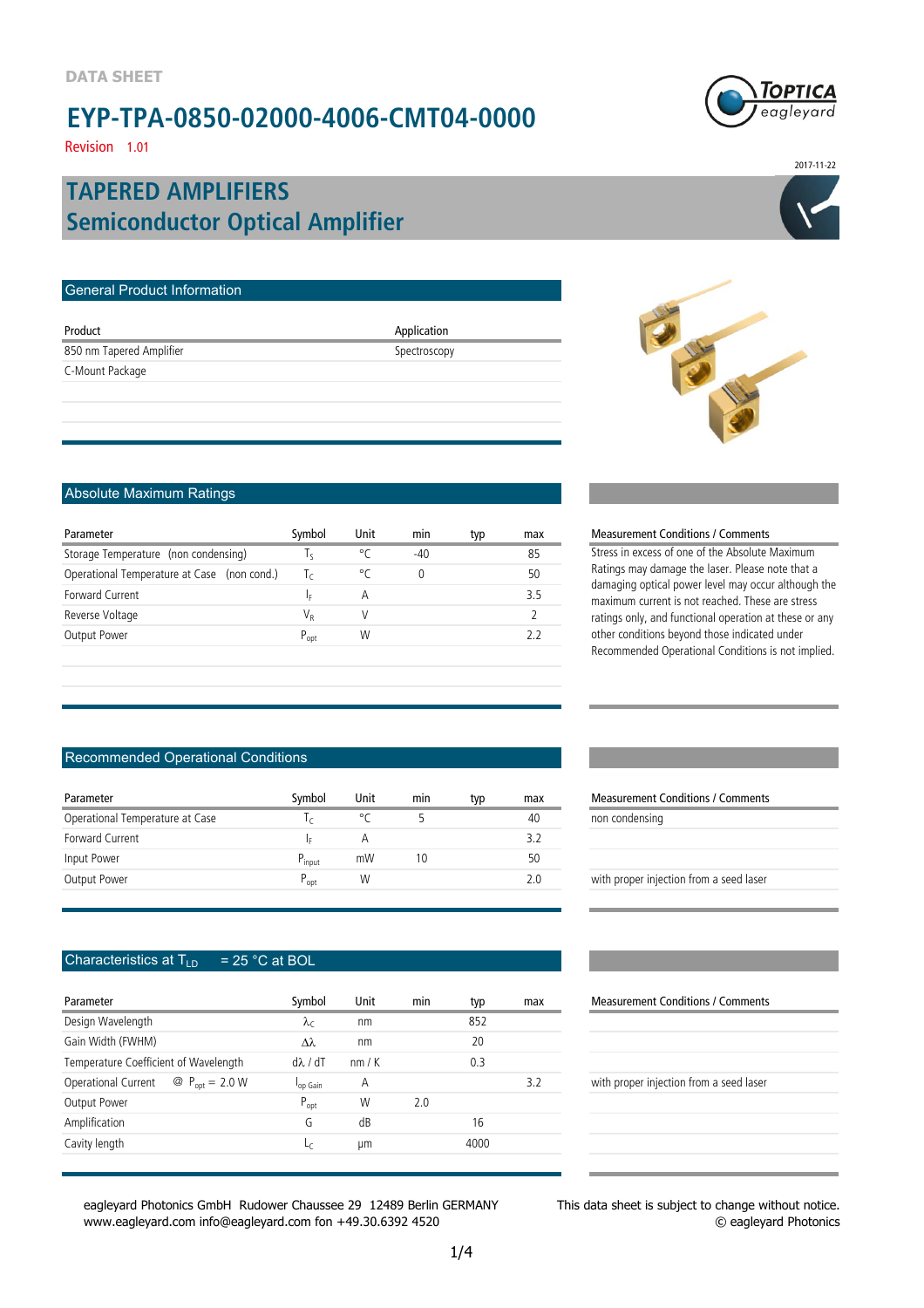Revision 1.01

### **Semiconductor Optical Amplifier TAPERED AMPLIFIERS**

| Characteristics at $T_{\text{LD}}$<br>$= 25 °C$ at BOL | cont'd                |         |     |            |              |
|--------------------------------------------------------|-----------------------|---------|-----|------------|--------------|
| Parameter                                              | Symbol                | Unit    | min | typ        | max          |
| Reflectivity at Front Facet                            | R <sub>ff</sub>       |         |     | $3.10 - 4$ | $1-10-3$     |
| Reflectivity at Rear Facet                             | $R_{rf}$              |         |     | $3.10 - 4$ | $1 - 10 - 3$ |
| Input Aperture (at rear side)                          | $d_{in}$              | μm      |     | 3          |              |
| Output Aperture (at front side)                        | $d_{out}$             | μm      |     | 210        |              |
| Astigmatism                                            | A                     | μm      |     | 700        |              |
| Input Divergence parallel (1/e <sup>2</sup> )          | $\Theta_{\text{in}}$  | $\circ$ |     |            |              |
| Input Divergence perpendicular $(1/e^2)$               | $\Theta_{\ln 1}$      | $\circ$ |     | 31         |              |
| Output Divergence parallel (1/e <sup>2</sup> )         | $\Theta_{\text{out}}$ | $\circ$ |     | 15         |              |
| Output Divergence perpendicular (1/e <sup>2</sup> )    | $\Theta_{\text{out}}$ | $\circ$ |     | 31         |              |
| Polarization                                           |                       |         |     | TE         |              |

#### Typical Measurement Results

output power with seeding at different wavelengths Performance figures, data and any illustrative



Measurement Conditions / Comments depending on operating conditions E field parallel to junction plane

material provided in this specification are typical and must be specifically confirmed in writing by eagleyard Photonics before they become applicable to any particular order or contract. In accordance with the eagleyard Photonics policy of continuous improvement specifications may change without notice.

eagleyard Photonics GmbH Rudower Chaussee 29 12489 Berlin GERMANY www.eagleyard.com info@eagleyard.com fon +49.30.6392 4520





2017-11-22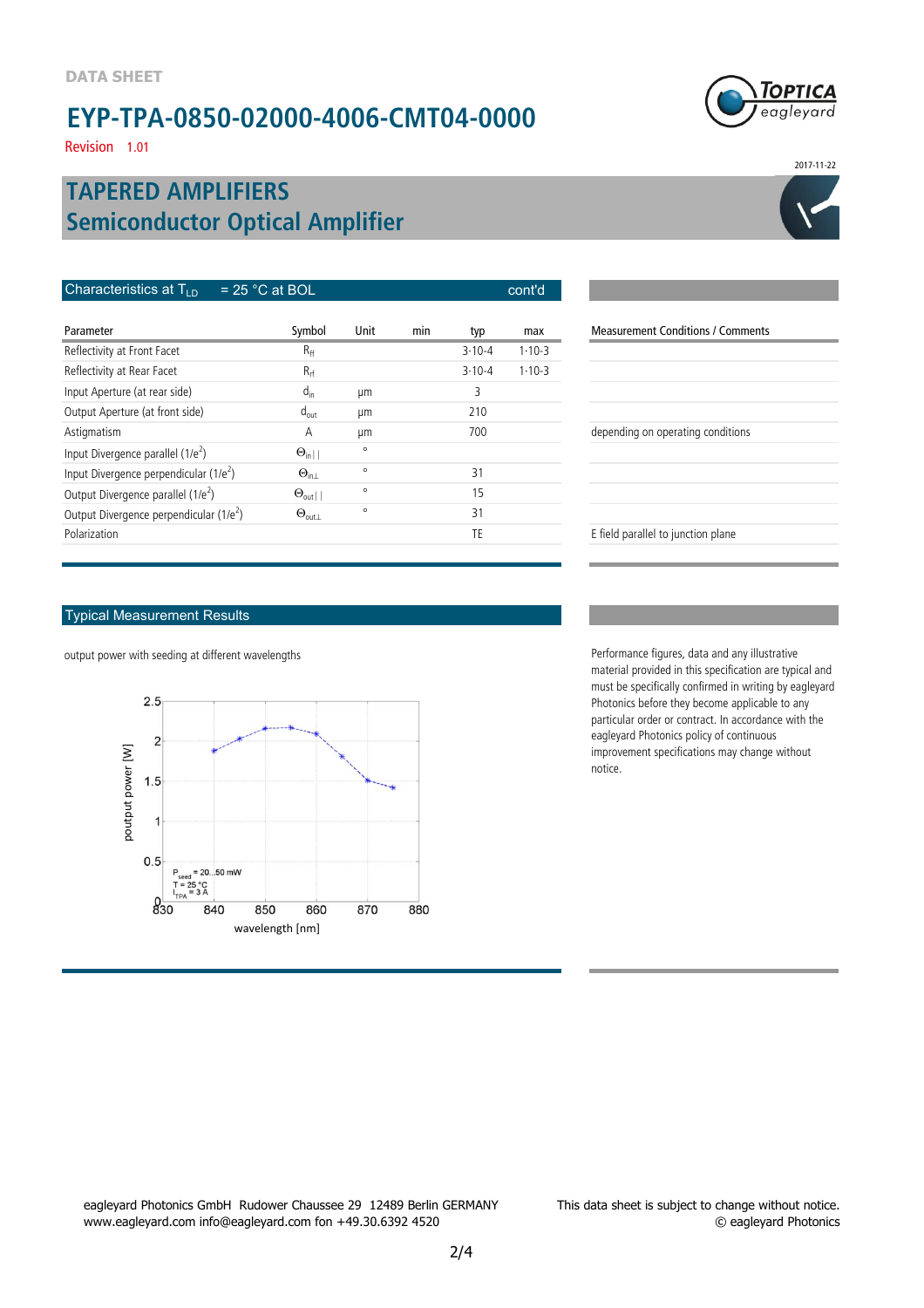Revision 1.01

### **Semiconductor Optical Amplifier TAPERED AMPLIFIERS**

| Package Dimensions       |        |      |      |      |      |                                          |
|--------------------------|--------|------|------|------|------|------------------------------------------|
| Parameter                | Symbol | Unit | min  | typ  | max  | <b>Measurement Conditions / Comments</b> |
| Height of Emission Plane | h      | mm   | 7.05 | 7.10 | 7.20 |                                          |
| C-Mount Thickness        |        | mm   |      | 4.05 |      |                                          |
|                          |        |      |      |      |      |                                          |
|                          |        |      |      |      |      |                                          |

#### Package Pinout

Mounting Wire Cathode (-) Housing Anode (+)



#### Package Drawings



eagleyard Photonics GmbH Rudower Chaussee 29 12489 Berlin GERMANY www.eagleyard.com info@eagleyard.com fon +49.30.6392 4520

This data sheet is subject to change without notice. © eagleyard Photonics